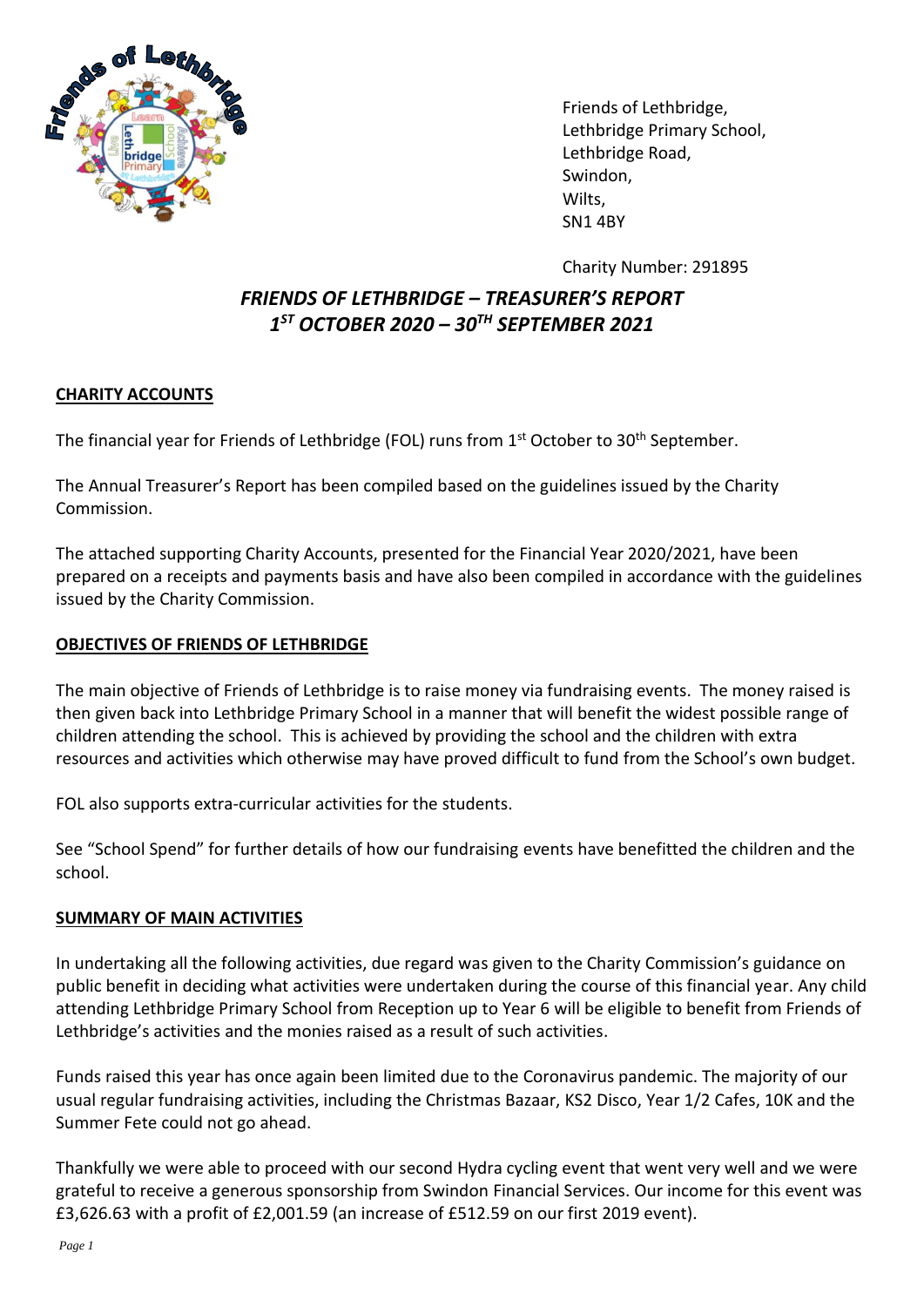In addition, despite not being able to hold our traditional bazaar and fete, we could still carry out our Christmas and summer hamper raffles, with a new rainbow theme for the latter that worked really well. Both were successful, with our Christmas raffle generating a profit of £760.31 (compared to £723.67 in Christmas 2019) and our summer raffle £721.25 (compared to £663.54 at our last event in summer 2019).

A new fundraising activity for the October half term was a sponsored 5K for the pupils to take part in. It proved to be very popular with a profit of £2,199.03.

With an aim to offer a fun, socially distanced family fundraising activity during the Easter period we ran an Easter Egg Hunt around Old Town with online payments. This went well and had an income of £399.30 and a profit of £331.80. At the same time we also had a try with Eco Racing – an online balloon race. This was straightforward to set up and generated a profit of £150.34.

We managed two Bags 2 School collection dates which brought in £511.80 (an increase compared to the two collections in 2019/20 that generated £440.00).

We are grateful to have benefitted from corporate donations from parent's employers - a £300 St James's Place local community grant and £50 from Benevity (Intel). We have also received charitable donations from parents online shopping with Amazon Smile (£89.84) and Easy Fundraising (£20.02). Our crisp packet recycling through Terracycle was hampered a little by the pandemic and lockdowns but we still managed to receive £60.

The students were once again able to make Christmas Cards for their families to buy. This proved popular and generated proceeds of £557.15 (compared to £376.20 in 2019/20). However due to an error with the card manufacturer, our funds were received after the end of this financial year.

Friends Of Lethbridge were delighted to hold a Leavers Disco for the Year 6 children which is not a money making event for FoL, as it benefits the children and provides them with an extra feel-good-factor. The net cost of the event was £185.19.

Our annual 10K event was unfortunately cancelled again this year. We are still holding entry monies of £927.81 that participants have been notified by the 10K Committee they can claim back.

Regular Giving in our Barclays Premium Account has been constant again this year with the £1 donation coming in each month.

Full details of deposits and interest earned are in the Year-End accounts at the end of this Report.

#### **SUMMARY INCOME vs EXPENDITURE**

The Gross Income for the financial year 2020/2021 was £9,651.77, an increase of £1,807.60 from last year but still recognisably lower than the income in pre-covid times.

Expenditure for the financial year 2020/2021 was £5,845.78. This is a decrease of £8,349.06 from last year. We did not have the outlay for planning many of our regular large events and we also did not have such a large request for funds from the school.

The resultant Net Income for the year is £3,805.99**.** Our profit from our fundraising activities this year is £6,812.30.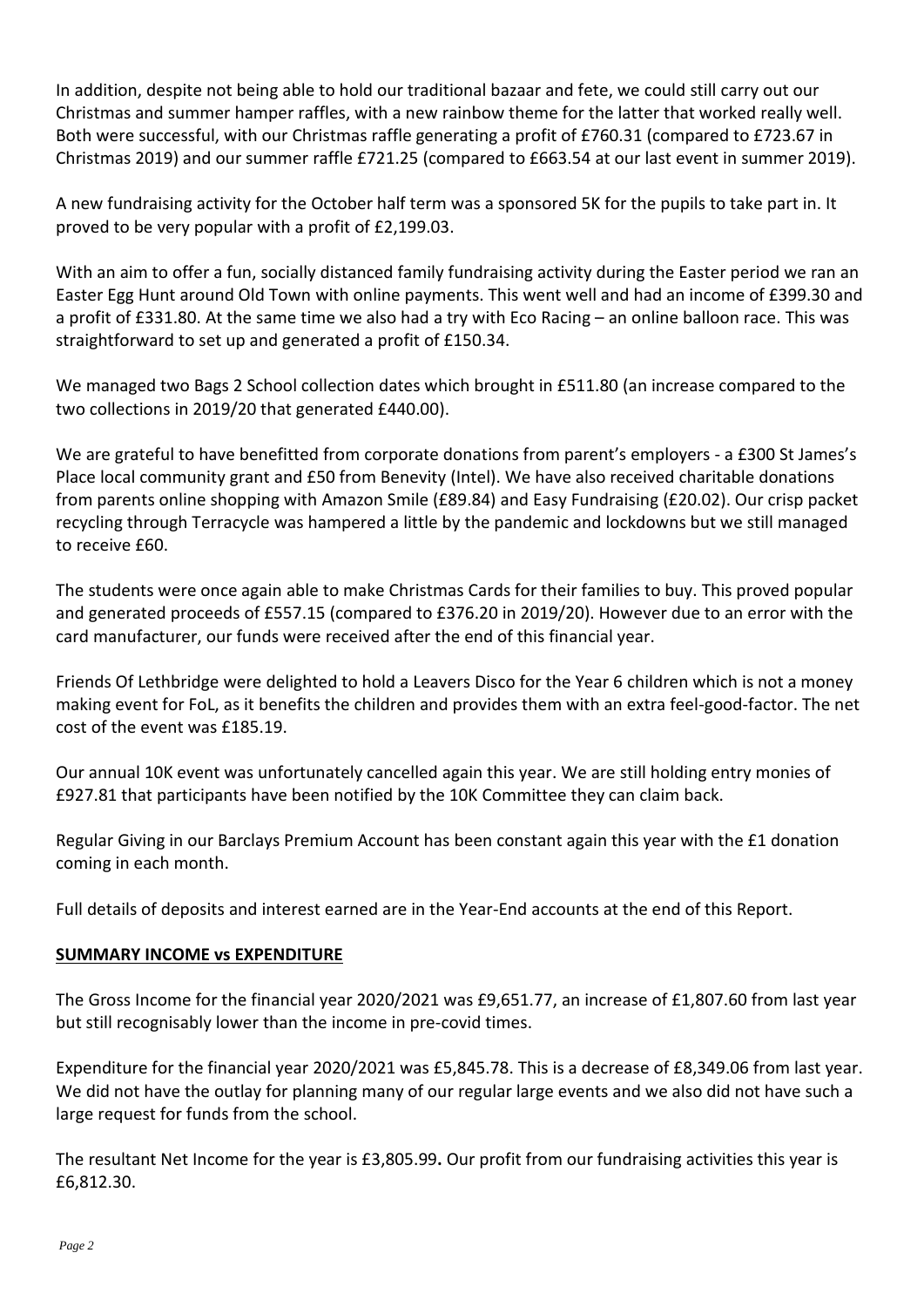A more detailed break-down of income and expenditure is included in the Charity Accounts attached to this Annual Report. Figures for the previous year are also included for comparison purposes.

## **SCHOOL SPEND**

This financial year, money raised by FOL was put towards the following school activities and resources: -

| Aardman model workshop                          | £1,150.00 |
|-------------------------------------------------|-----------|
| Aardman model workshop - clay & travel expenses | £350.90   |
| <b>Event Shelter</b>                            | £62.50    |
| Sun shelters                                    | £604.92   |
| Sun shelters                                    | £174.99   |
| Year 6 year books                               | £540.00   |
|                                                 |           |
| <b>TOTAL:</b>                                   | £2,883.31 |

#### **FUNDS AVAILABLE FOR 2021/2022**

The opening balance in the Community Account as at  $1<sup>st</sup>$  October 2021 is £8,354.52.

The opening balance in the Business Premium Account as at  $1<sup>st</sup>$  October 2021 is £1,681.67.

#### **FUTURE SPENDING**

Following the AGM, the Friends of Lethbridge Committee will take part in discussions with the school's senior leadership team regarding the contributions to the school for the forthcoming financial year.

#### **GENERAL**

Friends of Lethbridge would like to thank everyone who has supported us in our fundraising this year. In the coming year we will be focusing on supporting the school with improving their Forest School area. We will continue to seek alternative methods of fundraising and providing support to the children of Lethbridge Primary School.